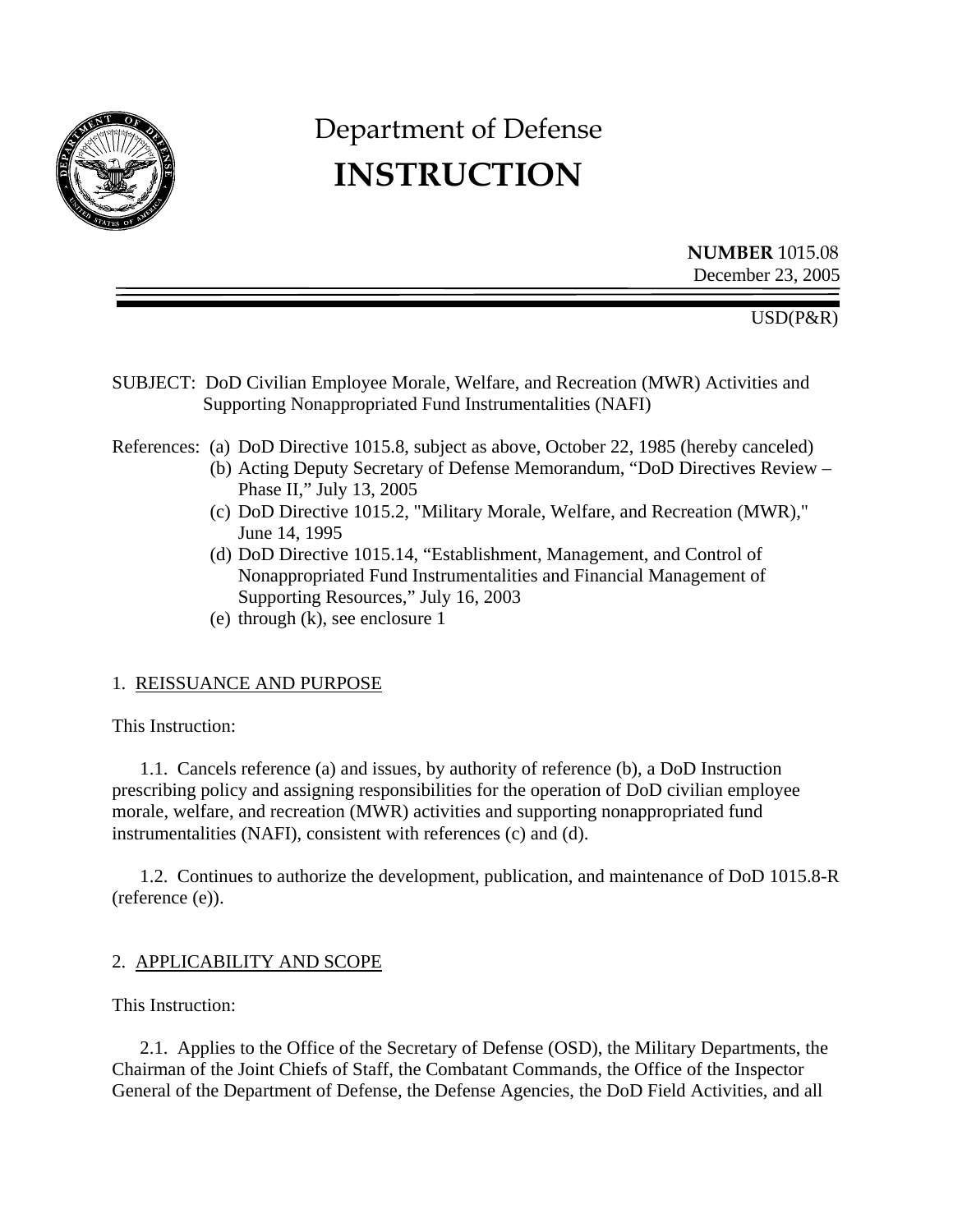other organizational entities in the Department of Defense (hereafter referred to collectively as the "DoD Components").

2.2. Applies to DoD civilian employees (persons employed by a DoD Component or Defense Agency) and compensated directly from either appropriated or nonappropriated funds.

2.3. Does not apply to Armed Services Exchange operations. (See DoD Directive 1330.9 (reference (f)))

2.4. Is limited to DoD installations, locations, and activities within the United States, the Commonwealth of Puerto Rico, the Commonwealth of the Northern Mariana Islands and its territories and possessions. It may be extended to non-U.S. areas when specifically authorized by the Principal Deputy Under Secretary of Defense for Personnel and Readiness (PDUSD(P&R)).

### 3. DEFINITIONS

 3.1. DoD Civilian Employee. A person employed by a DoD Military Department or Defense Agency and compensated directly from either appropriated or nonappropriated funds.

3.2. All other terms used in this Instruction are contained in DoD Instruction 1015.15 (reference (g)).

#### 4. POLICY

It is DoD policy that:

4.1. MWR and resale activities for DoD civilian employees shall be established and maintained consistent with the provisions of references (b) and (c). The interests of civilian employees and the need for establishing or continuing to support civilian employee NAFIs shall be reviewed at least triennially by the Heads of the DoD Components or designee. If the review results in a decision to establish, continue, or expand civilian employee MWR activities and supporting NAFIs, the guidance contained herein and in reference (d) shall apply.

4.2. Civilian employee MWR programs are counterparts to, but separate from, military personnel MWR programs. Authorized patronage is listed in reference (e).

4.3. Funding and personnel support of MWR activities shall be consistent with reference (c) and references (d) and (e) , respectively.

4.4. Financial management policies and information requirements of MWR activities shall be consistent with reference (c) and DoD 7000.14-R (reference (h)). Narrative analyses and comments that accompany the annual MWR/NAFI consolidated summary reports to the PDUSD(P&R) shall be prepared by the departmental office assigned responsibility for the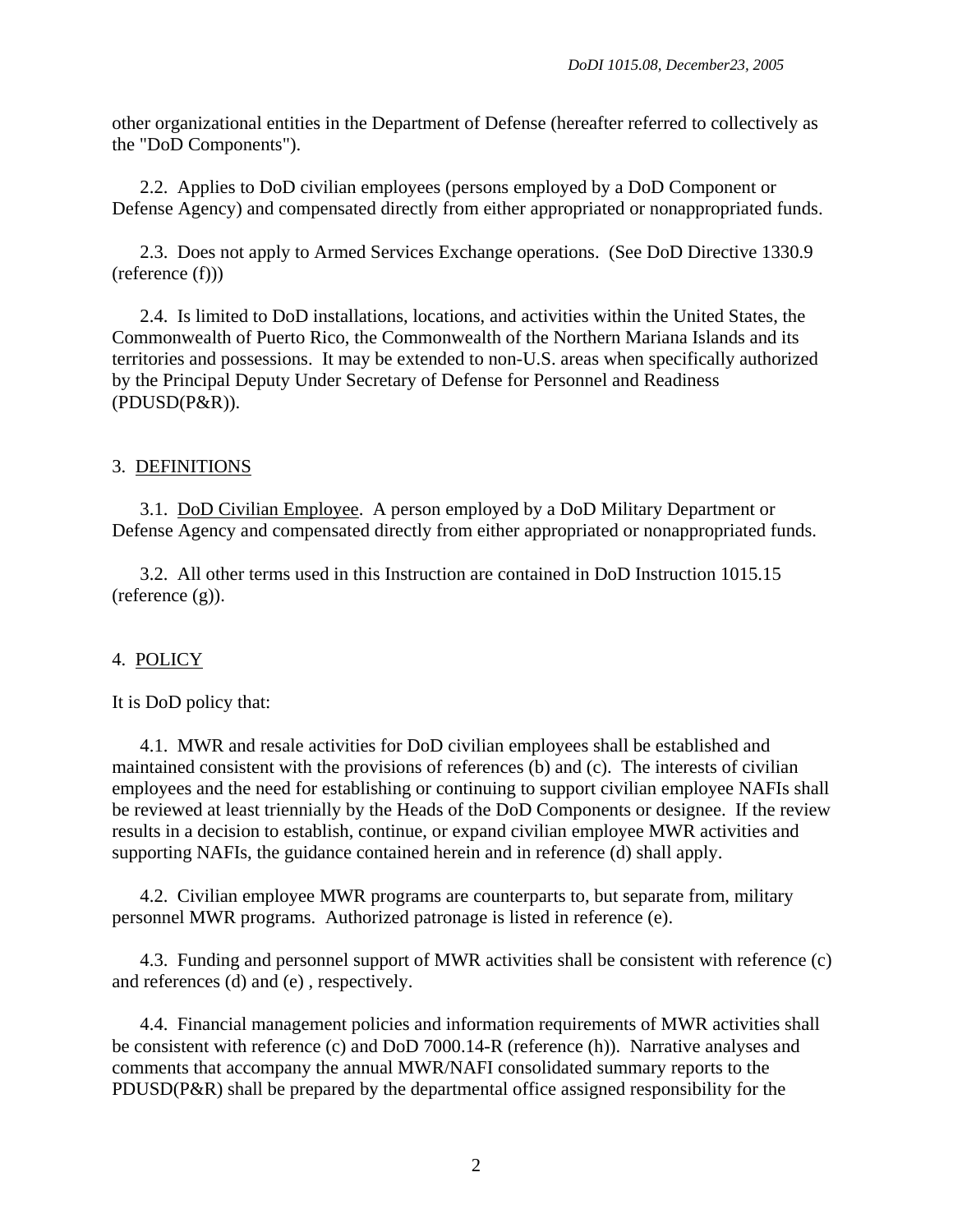management and oversight of the civilian employee MWR and NAFI programs. Civilian NAFIs are subject to the audit requirements of DoD Instruction 7600.6 (reference (i)).

4.5. The resale of prepared food and beverages by civilian employee Category C NAFIs, through either manual or vending machine methods for on-premises consumption is exempt from DoD Instruction 1330.21 (reference (j)). The resale of all other items of merchandise and types of services in the Continental United States (CONUS) shall be strictly controlled according to this Instruction and reference (d). Resale items shall be for daily personal use and considered necessities that may be required by the employee during the workday. Only items of this nature, as listed in reference (j) for resale within the CONUS, may be sold. Items to be sold shall be justified by the installation commander and approved by the Service staff element responsible for civilian NAFI Category C administration.

4.6. Vending facility programs operated for the blind are authorized under DoD Directive 1125.3 (reference (k)).

4.7. The selling and/or dispensing of alcoholic beverages by a civilian NAFI requires the approval of the PDUSD(P&R) on a case-by-case basis. The following non-package store provisions apply to civilian NAFIs:

4.7.1. Alcoholic beverages include wines, malt beverages, and distilled spirits.

4.7.2. Individual purchasers shall be positively identified as authorized patrons and include age restrictions.

4.7.3. A continuing review of purchases in sales outlets shall comply with the Military Service's controls and procedures.

4.7.4. Applicable dealer taxes shall be paid.

## 5. RESPONSIBILITIES

5.1. The Principal Deputy Under Secretary of Defense for Personnel and Readiness, under the Under Secretary of Defense for Personnel and Readiness, shall:

5.1.1. Develop policies and establish procedural guidance.

5.1.2. Monitor and ensure compliance of this Instruction.

5.1.3. Develop, publish, and maintain reference (e).

5.2. The Secretaries of the Military Departments shall:

5.2.1. Be authorized to enter into agreements with the Secretaries of other Military Departments for the establishment of joint civilian employee NAFIs according to reference (d)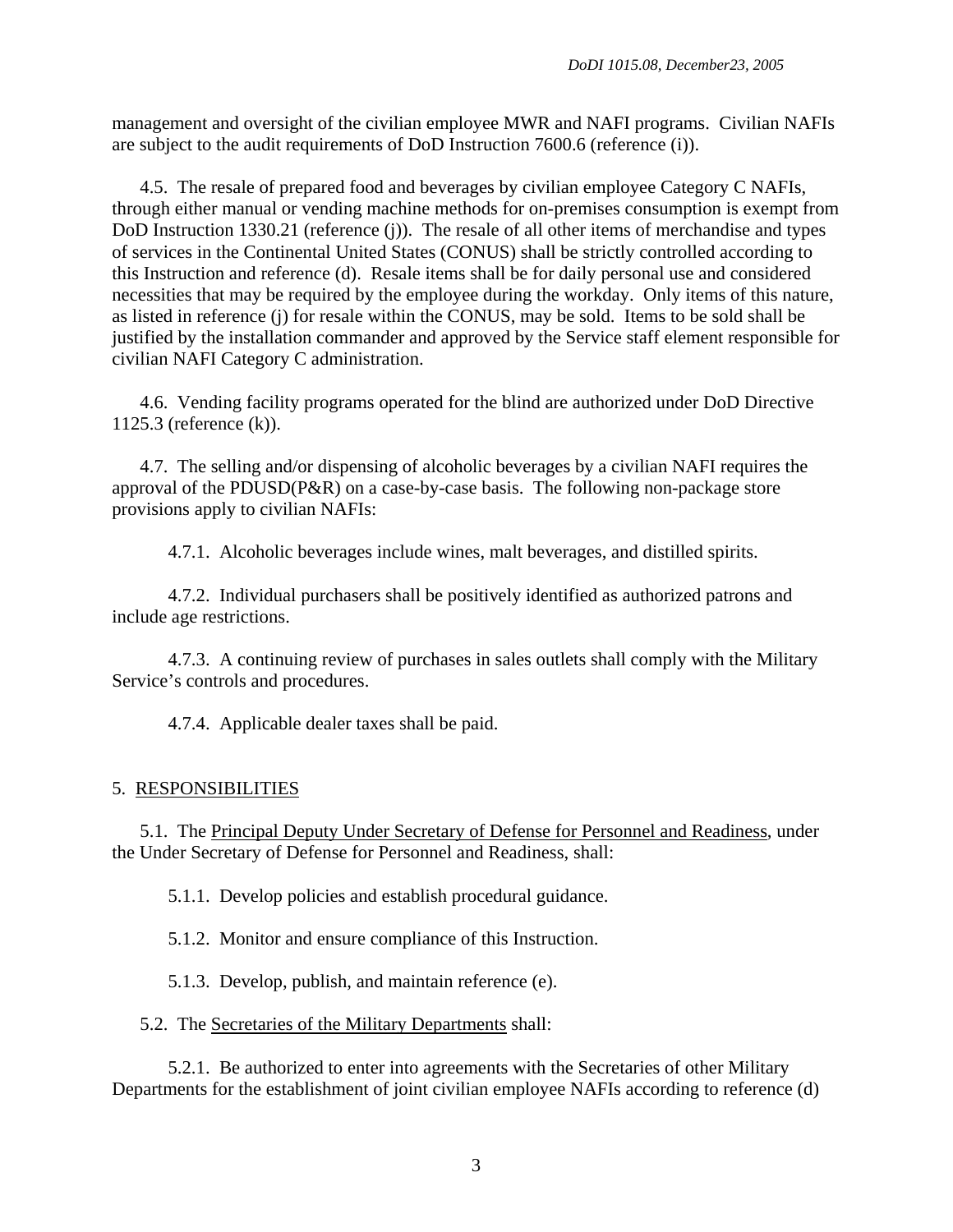and with the Directors of the Defense Agencies for the administration of civilian employee MWR activities and NAFIs under the regulations of the Military Department concerned. Existing agreements may require amendment to incorporate the provisions of this Instruction. References hereafter to "departmental-level civilian NAFIs" are applicable to either unilateral or joint civilian NAFIs.

5.2.2. Prepare and transmit reports and other appropriate administrative matters to the OSD, including transmitting reports for joint departmental level civilian NAFIs reports.

5.2.3. Establish and appoint a governing body, termed a Board of Directors, composed of DoD civilian employees that shall:

5.2.3.1. Ensure implementation of this Instruction and

5.2.3.2. Establish and administer a departmental-level civilian NAFI as the Central Successor NAFI for civilian NAFI support within the Military Department. For joint civilian NAFIs, a Successor Civilian NAFI within each participating department shall be designated in the joint agreement.

#### 6. EFFECTIVE DATE

This Instruction is effective immediately.

Dando.c.com

David S. C. Chu Under Secretary of Defense (Personnel and Readiness)

Enclosure - 1 E1. References, continued